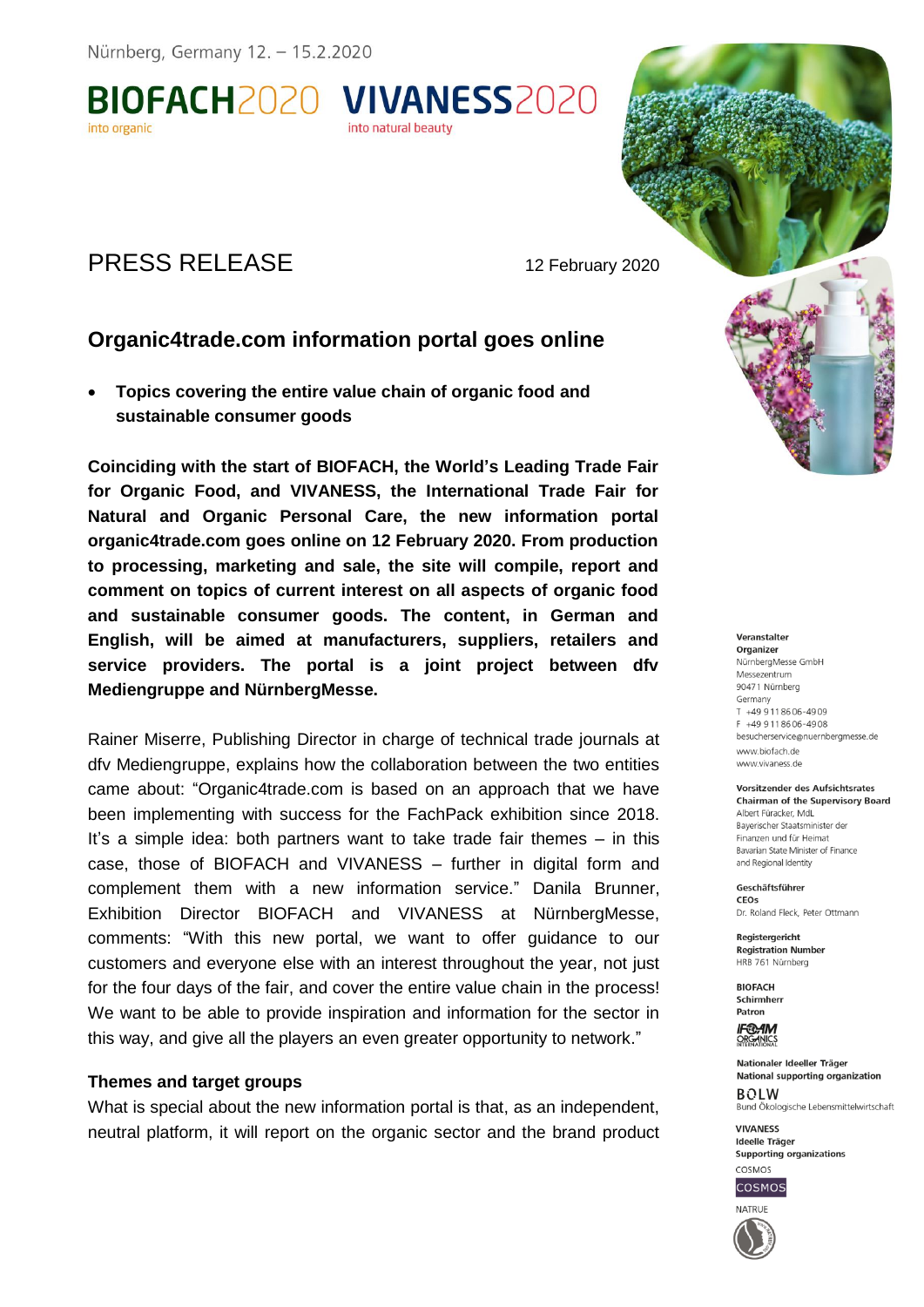Nürnberg, Germany 12. - 15.2.2020

BIOFACH2020 VIVANESS2020

and consumer goods industry along the entire value chain, with a focus on sustainability. This has not been available on the market in this form before now. Almost all Fast Moving Consumer Goods (FMCG) are currently the focus of discussion at a societal and political level in terms of climate protection, sustainability and use of resources.

The contributions to the four portal categories of Producing, Processing, Marketing and Selling will deal with the latest trends and discussions (e.g. organic agriculture, quality standards, organic products, brand names, marketing and sales channels, research, and training and professional development). Organic4trade.com – [sustainable consumer goods is](https://www.packaging-360.com/) designed for target groups specializing in organic or sustainable products within the FMCG industry, i.e. the following in particular:

- **Management personnel in the packaging and processing industry,** in the areas of organic food and drink, and also pharmaceuticals and cosmetics
- Management personnel in wholesaling, retailing and mail ordering
- Service providers in the areas of research, development, consulting and design
- Decision-makers responsible for investment in machines, materials and processes
- Manufacturers and suppliers of packaging materials and accessories

To stay regularly informed about the latest contributions, interested parties should subscribe to the Newsletter at **organic4trade.com.** 

### **Contact for press and media**

dfv Mediengruppe Christoph Murrmann Corporate Communications T +49 69 75 95-20 51 [presse@dfv.de](mailto:presse@dfv.de) **www.dfv.de**